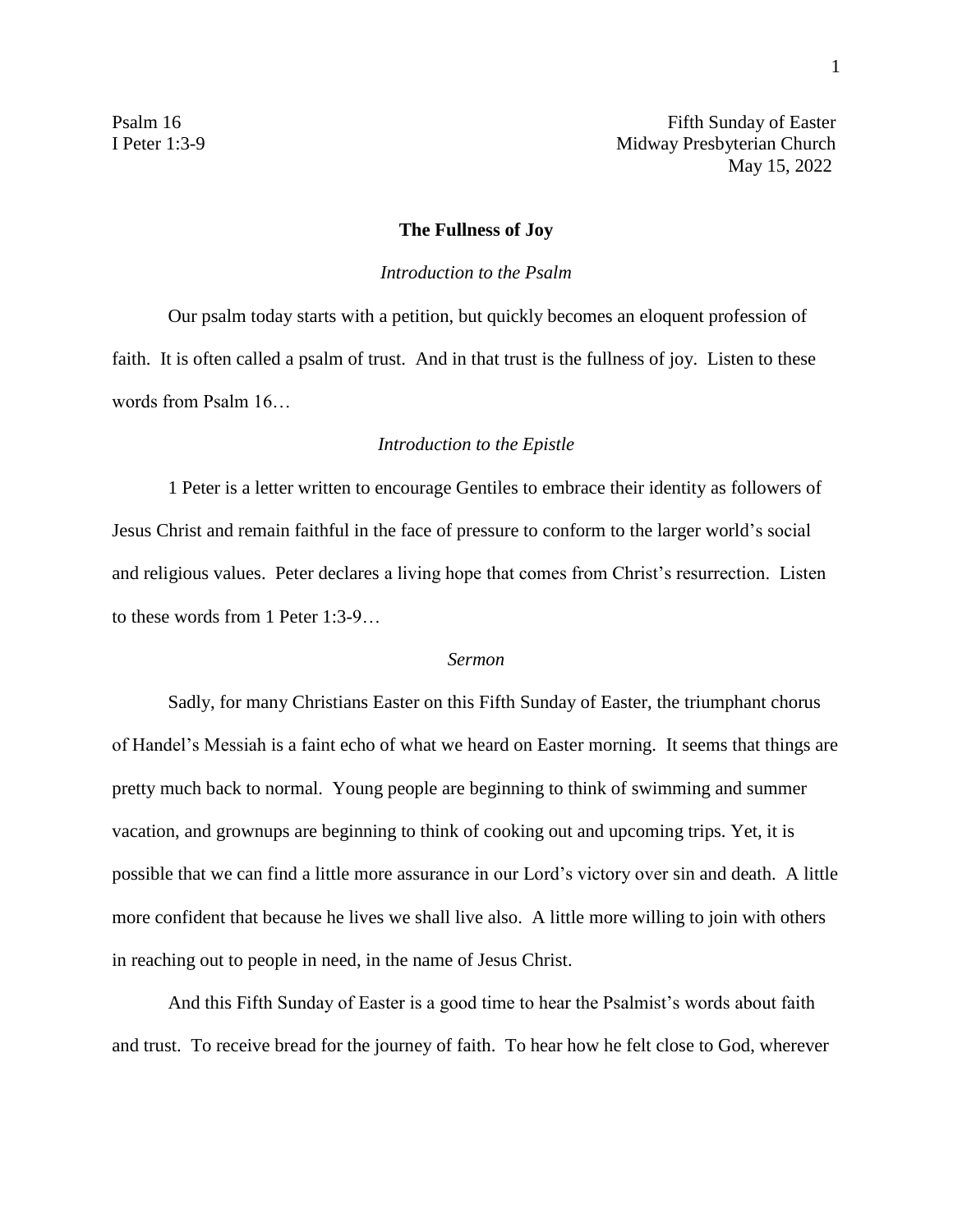he went, whatever he did. To know God's presence and care, even in the face of death. To become sure that God's grace will be sufficient for all our needs.

Which leads us to that strange little phrase in our Bibles at the top of the Psalm—"A Mitkam of David." A mitkam? What in the world is that? Well, the meaning has long been uncertain. The translation for "mitkam" here, as found in the Septuagint, the primary Greek translation of the Old Testament, for Psalm 16 reads, "stone inscription." It could be a literary or musical term. Martin Luther said it was "a golden jewel."

But one student of the text reports that although the meaning of "mitkam" remains unclear, it always stands in the superscription of Davidic prayers occasioned by great danger. Though a psalm of confidence, it begins in the midst of trial and suffering. In the very first verse we hear, "Protect me, O God, for in you I take refuge."

What do we do when we're in trouble, when we're suffering, when we're sorely tempted to go back to old ways that we know have not helped, when our world seems to be falling apart? Well, like the psalmist, we pray. Though we may sometimes feel like the disciples in the face of the storm at sea—fearful and of little faith (Mt. 8:22-25)—we can pray.

In the Fourth Century Ambrose of Milan offered the following prayer to God:

You are medicine for me when I am sick. You are my strength when I need help. You are life itself when I fear death. You are the way when I long for heaven. You are light when all is dark. You are my food when I need nourishment! Amen

Our Westminster Shorter Catechism begins with the question, "What is the chief end of man?" And the answer: "To glorify God and enjoy Him forever." Well, theologian John Piper has suggested an altering of the answer to: "The chief end of man is to glorify God BY enjoying him forever." As Piper explains, "God is most glorified in us when we are most satisfied in Him."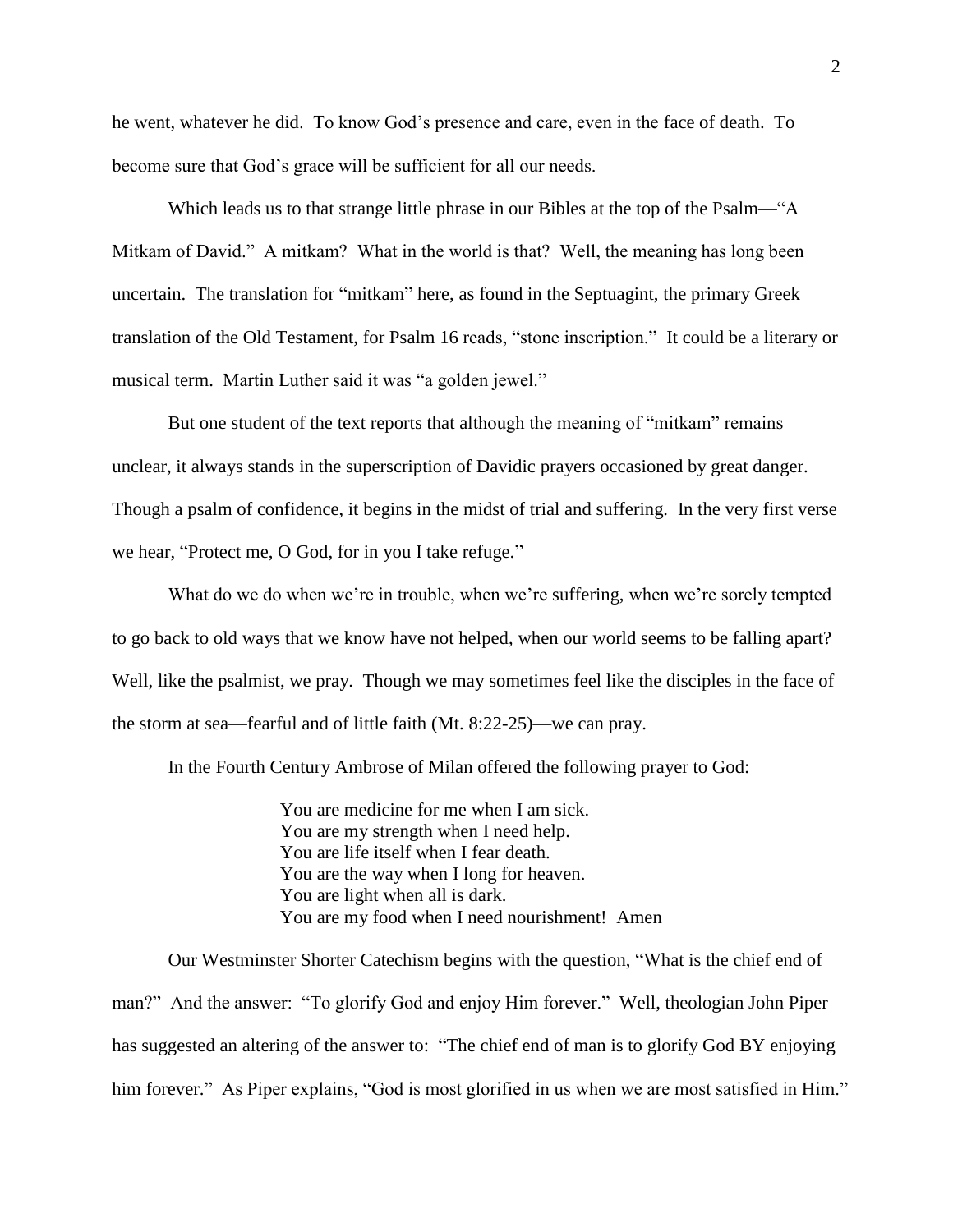The French philosopher, Blaise (blaze) Pascal, says that all men seek happiness and that this motive is at the root of everything we do. And C. S. Lewis points out that, contrary to what many think, the Bible consistently appeals to our desire for lasting pleasure. But that pleasure is not found in the pleasures that people often seek, but in knowing and following Jesus Christ.

Psalm 16 is about experiencing joy and pleasure in God:

You show me the path of life. In your presence there is fullness of joy; in your right hand are pleasures forevermore. (v. 11)

The German scholar, Franz Delitzsch (DAY lich), wrote of Psalm 16: "There reigns in the whole Psalm, a settled calm, and inward joy, and a joyous confidence, which is certain that everything that it can desire for the present and for the future it possesses in its God." The message of the Psalm is: When we make the Lord our supreme treasure, we will know joy and pleasure in Him, now and forever.

In verse 6 we read of the goodly heritage that the psalmist knows. He is not boasting of the land he has received, but expressing gratitude for the fact that the Lord is his inheritance. And in a similar way, our Epistle from I Peter speaks of an inheritance that is imperishable, undefiled, and unfading, kept for us in heaven. In this inheritance we can rejoice, even if presently we suffer various trials.

Yes, the psalmist has come to live in the light of God's presence and care. He's grateful for the counsel God gives, even at night in the midst of darkness. In short, the psalmist manifests a life of trust. On our currency—on our pennies, nickels, dimes, and quarters; on our dollar bills, our 5's, our 10's and 20's, is written, "In God We Trust." But do most people really trust in God? Even after celebrating the resurrection of our crucified Lord, do we Christians really trust in him?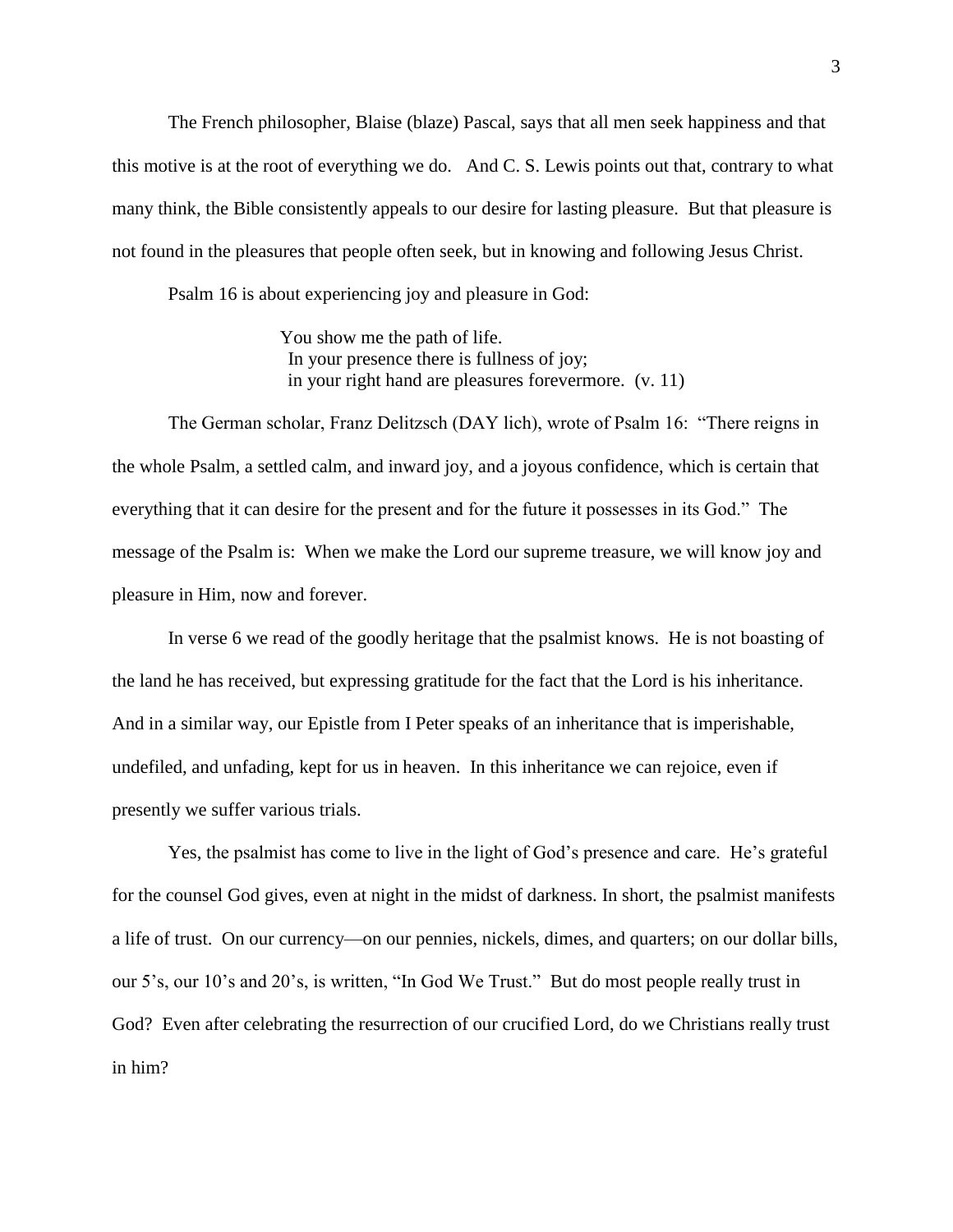Sometimes it seems that our trust is in fact more in our education, our ingenuity, our

financial planning, our family ties. We may even come to trust in alcohol, drugs, sports cars, or

fleeting pleasure, thereby, multiplying our sorrow. We trust in many, many things, but do we

trust in God?

Pastor and author, Elizabeth Magill, tells the following personal story:

There are many idols which I have worshipped in my life by spending time, money, energy, and thoughts on them – figurative "drink offerings of blood." Throughout my life, I have desperately wanted to attend one of the most prestigious universities in the nation. Being much younger than my siblings, I watched them go through college with success and I determined to get the best SAT scores and be smarter than all of them. I was driven by this competition with my family members and fellow peers, causing me to work hard in high school and think that I could go to whatever school I wanted.

I applied to several schools with cutthroat acceptance rates, as well as a couple back-up schools. I'll never forget the night when I scrolled down a webpage at 12:15 in the morning and found out that I was accepted to the school of my dreams, into the program of my dreams. However, I'll also never forget the day a couple weeks later when I scrolled down a webpage to find out that the financial aid I had been given would cause me an astronomical amount of debt. It seemed unfair, because it was due to a unique financial situation in my family that I couldn't control.

So many times I told my dad – "This is my big break!" I could get a good job and pay off the debt later. Here was the culmination of years of looking to academics as my god. When I struggled socially or felt alone, I looked ahead to college in which I would "prove everyone wrong" and be successful, even if I felt small now. My identity had been founded in my own ability and not in the way in which God loves.

Have we been looking for joy and peace in all the wrong places? St. Augustine said,

"Thou hast formed us for Thyself, and our hearts are restless till they find rest in Thee."